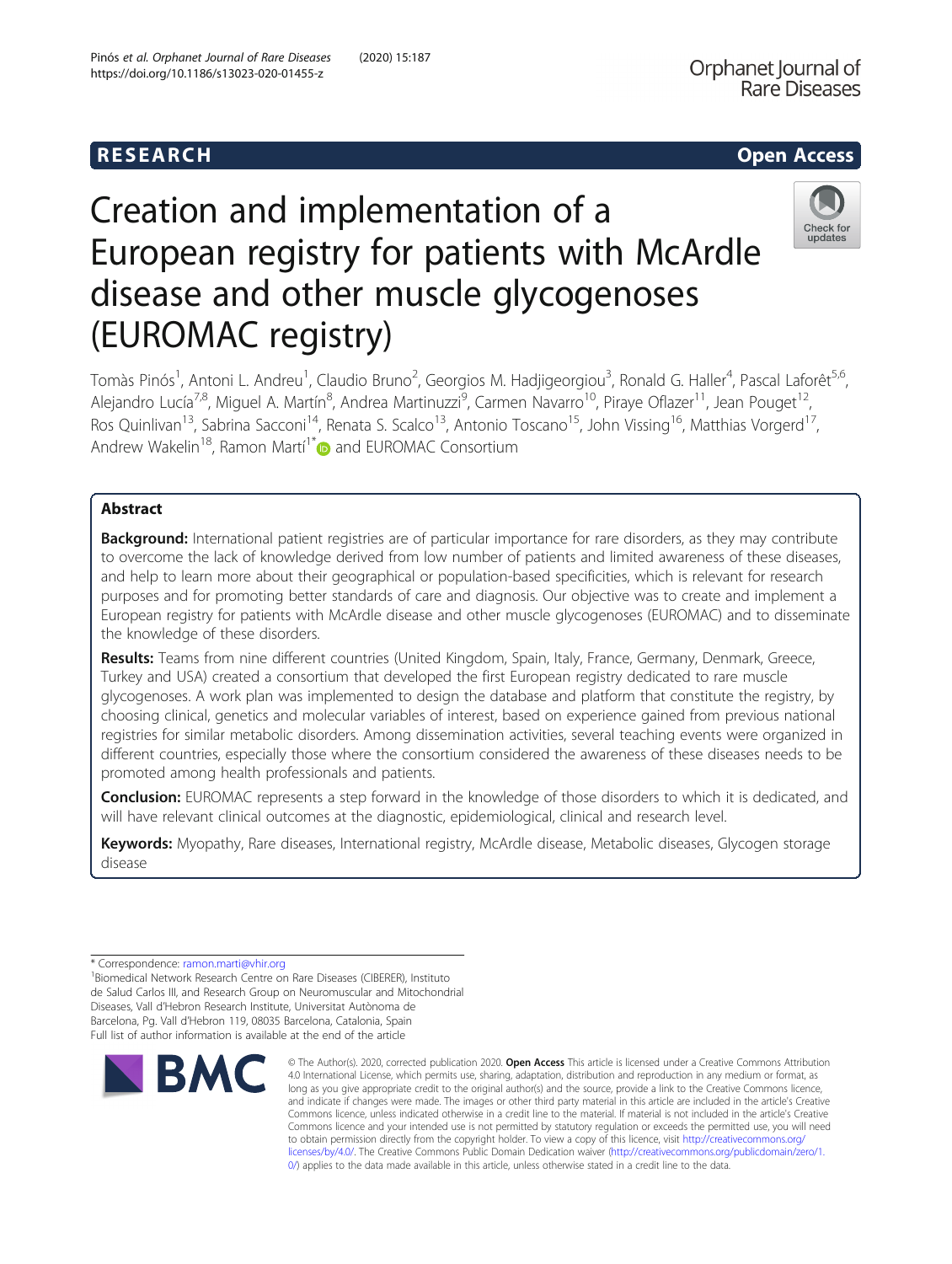#### Background

McArdle disease (glycogen storage disease type V, myophosphorylase deficiency) is an autosomal recessive disorder of glycogen metabolism, originally described in [1](#page-9-0)951  $[1]$ . It is the most frequent metabolic myopathy with an estimated prevalence of  $\sim$  1 in 140,000 people [\[2\]](#page-9-0). The disease is caused by mutations in PYGM that encodes the muscle isoform of glycogen phosphorylase (GP-MM; 1,4-alpha-Dglucan: phosphate alpha-D-glucosyltransferase). The mutations lead to loss of enzyme activity and thus inability to break down muscle glycogen, making this source of energy unavailable to patients [\[3\]](#page-9-0). Clinically, McArdle Disease is characterized by exercise intolerance typified by acute crises of early fatigue and muscle contractures that in  $\sim$  50% of the cases are accompanied by rhabdomyolysis, hypercreatine kinase (CK)-emia and myoglobinuria, which occasionally result in acute renal failure [\[3,](#page-9-0) [4](#page-9-0)]. In case of delayed diagnosis and incorrect medical advice, this could lead to risk of life-threatening crises necessitating admission to critical care. There is phenotypic variability, ranging from rare cases of patients that are virtually asymptomatic to the more common ones reporting recurrent exertional myoglobinuria, fixed muscle weakness and severe limitations of exercise and most daily life activities [\[2,](#page-9-0) [5\]](#page-9-0).

There are scarce data available on the McArdle Disease epidemiology, as most of the studies have been limited by small sample sizes, consistently  $< 100$  cases [\[4](#page-9-0), [6](#page-9-0)–[20](#page-10-0)]. The study of large cohorts of patients with rare disorders such as McArdle Disease is hampered by the low prevalence and heterogeneity of patient populations, as well as by the limited knowledge of their natural history. The largest cohort of McArdle Disease patients was reported in 2012, which described the features of 239 Spanish patients [\[5](#page-9-0)], updated 5 years later with 94 additional patients [\[2](#page-9-0)]. Studies of larger cohorts are clinically important as they help to improve our knowledge about the disease and of the main problems faced by patients, thereby allowing for targeted lifestyle intervention. Thus, the European Commission and the National Institutes of Health have set-up international patient registries for rare diseases to facilitate knowledge about them and to promote better standards of care and diagnosis.

We aimed to implement a European Patient Registry for McArdle Disease and other rare muscle glycogenoses (EUROMAC registry, EMR). The present paper describes how the EMR was developed and implemented detailing its strengths and shortcomings with the aim of facilitating the creation of other rare disease patient registries.

#### Methods and results

#### Aims of the EMR

The main aim of the EMR was to promote awareness and understanding of McArdle Disease and other rare muscle glycogenoses (types 0, III, IV, VII, VIII, IX, X, XI, XII, XIII, XIV and XV). Glycogenosis type II (Pompe disease) was not included in EUROMAC because a global registry for Pompe disease already exists (NCT00231400, <https://clinicaltrials.gov/>), which is planned to last at least until year 2034. To achieve this main goal, several specific aims were proposed: a) to obtain epidemiology data on these diseases in Europe; b) to reach patients and medical community to inform on these disorders; c) to assess clinical and cost effectiveness of standard and novel therapeutic interventions; d) to assess quality of care provided by services; e) to gain insight on disease pathophysiology; and f) to provide an inventory of patients that can be contacted for clinical research. In pursuance of these objectives, the EMR intended to recruit into the registry all individuals who had been diagnosed with McArdle Disease and other rare muscle glycogenoses in Europe. Thus, the expected long-term impacts of the EMR are as followed: 1) an improved access by patients to specialized care; 2) facilitation of the involvement of governments and regulatory agencies; 3) improved knowledge of the natural history of these diseases; 4) shorter delay in diagnosis; 5) reduced risk of incorrect advice leading to debilitating symptoms and risk of life-threatening crises, and 6) extended use of the registry to all European countries. The possibility to increase the expertise on these disorders in eastern European countries makes this goal especially valuable.

#### Target groups

EUROMAC has promoted the involvement of a number of stakeholders, such as:

- a) Patients and their relatives, as well as caregivers.
- b) Patients' advocacy groups (e.g., patients' associations).
- c) Clinicians and researchers, participating as data contributors.
- d) Biopharmaceutical industry.
- e) Governments and regulatory agencies.

#### Implementation

EUROMAC was founded by joining 13 full partners from seven EU member countries at the time of the consortium building (United Kingdom, Spain, Italy, France, Germany, Denmark and Greece) plus five collaborative members from four countries (Spain, France, Turkey and USA). The initial building of the consortium aimed to apply for funding to the European Commission's Consumers, Health, Agriculture and Food Executive Agency (CHAFEA) to develop the EUROMAC project (see "Funding and Acknowledgements" section below) and so partners were divided into two categories according to the specificities of the CHAFEA call: full partners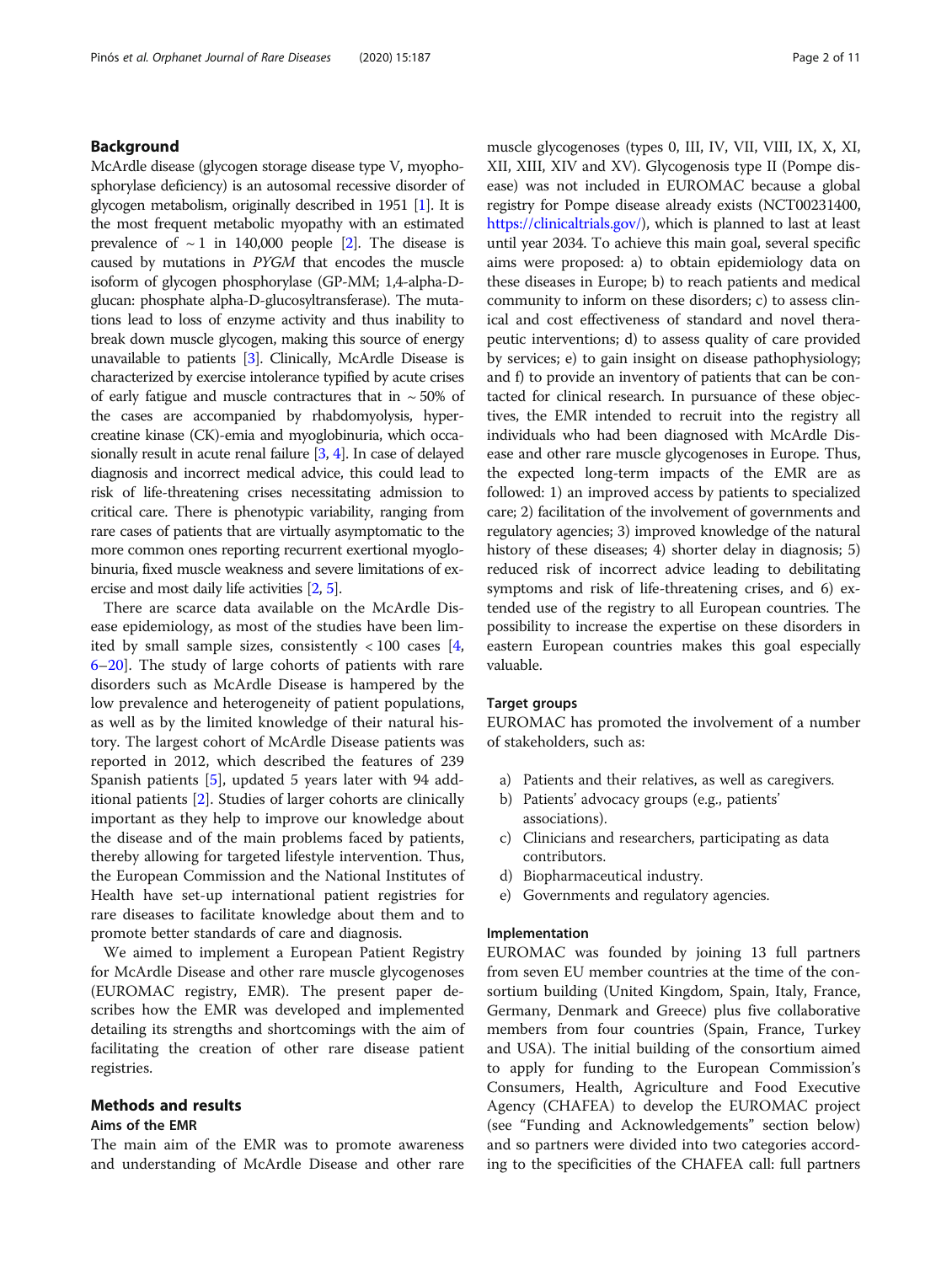were in charge of specific tasks, receiving funds budgeted for those tasks, while collaborative partners provided expertise and valuable collaboration, but did not receive direct funding as they were not responsible of specific tasks. Travel expenses for EUROMAC meetings and events were covered for both full and collaborative partners. The complete list of members is shown in Table 1. The EUROMAC team constituted a multidisciplinary group in the field of neuromuscular disorders including neurologists, paediatricians, physiotherapists, exercise physiologists, clinical psychologists, biologists, patients' representatives as well as project and

administrative managers. Additionally, EUROMAC benefited from the experience gained by the different partners in obtaining their own patient cohorts and national registries [[2,](#page-9-0) [4](#page-9-0)–[6](#page-9-0), [12](#page-10-0), [19](#page-10-0), [20](#page-10-0)].

Initially, the registry was restricted to European countries, as the project was framed within a funding contract with the CHAFEA agency of the European Commission. However, the aim to expand the registry to non-European countries in the future was also stated since the beginning. EUROMAC is now open to accept new professionals from non-European countries, provided they follow the same procedures already applied to

**Table 1** List of partners and collaborative members of the FUROMAC consortium

| Membership                                | Organization name                                                                 | Acronym         | Department                                                                                            | Type of partner               | City               | Country    |
|-------------------------------------------|-----------------------------------------------------------------------------------|-----------------|-------------------------------------------------------------------------------------------------------|-------------------------------|--------------------|------------|
| Full partner                              | Vall d'Hebron Institut de<br>Recerca                                              | <b>VHIR</b>     | Neuromuscular and<br>Mitochondrial Research                                                           | Academic/Hospital             | Barcelona          | Spain      |
| Full partner                              | Servicio Madrileño de la<br>Salud                                                 | <b>SERMAS</b>   | Mitochondrial and<br>Neuromuscular<br>Diseases group                                                  | Academic/Hospital             | Madrid             | Spain      |
| Full partner                              | Fundación Biomédica del<br>Complejo Hospitalario<br>Universitario de Vigo         | <b>FBCHUVI</b>  | Pathology and Neuropathology Academic/Hospital                                                        |                               | Vigo               | Spain      |
| Full partner                              | IRCCS Eugenio Medea-<br>Associazione "La Nostra<br>Famiglia" Scientific Institute | <b>MEDEA</b>    | Conegliano-Pieve di Soligo<br>Research Centre                                                         | Academic/Hospital             | Conegliano         | Italy      |
| Full partner                              | <b>IRCSS Giannina Gaslini</b>                                                     | IGG             | Neuroscience                                                                                          | Academic/Hospital             | Genova             | Italy      |
| Full partner                              | University of Messina                                                             | <b>UMESSINA</b> | Neurology and Neuromuscular<br>diseases Unit, Department<br>of Clinical and Experimental<br>Medicine. | Academic/Hospital             | Messina            | Italy      |
| Full partner                              | Assistance Publique-<br>Hopitaux de Paris                                         | APHP            | Clinical Research and<br>Development/Institut<br>de Myologie                                          | Academic/Hospital             | Paris              | France     |
| Full partner                              | Centre Hospitalo-Universitaire CUH-NICE<br>de Nice                                |                 | Centre de Référence Maladies<br>Neuromusculaires et SDA                                               | Academic/Hospital             | Nice               | France     |
| Full partner                              | Institute of Neurology,<br>University College of London                           | UCL-MRC         | MRC Centre for<br>Neuromuscular Disease                                                               | Academic/Hospital             | London             | UK         |
| Full partner                              | Association for Glycogen<br>Storage Disease (UK)                                  | AGSD-UK         | Not applicable                                                                                        | Patient organization          | Droxford           | UK         |
| Full partner                              | Faculty of Medicine -School<br>of Health Sciences-University<br>of Thessaly       | UTH             | Neurology                                                                                             | Academic/Hospital             | Larissa            | Greece     |
| Full partner                              | Rigshospitalet, University<br>of Copenhagen                                       | <b>RIGUC</b>    | Neurology                                                                                             | Academic/Hospital             | Copenhagen Denmark |            |
| Full partner                              | Berufsgenossenschaftliches<br>Universitätsklinikum<br>Bergmannsheil GmbH          | <b>BGH</b>      | Neuroscience                                                                                          | Academic/Hospital             | Bochum             | Germany    |
| Collaborative partner                     | Neuromuscular Center,<br>Institute for Exercise and<br>Environmental Medicine     | <b>IEEM</b>     | Neuromuscular Disorders                                                                               | Academic/Hospital             | Dallas             | <b>USA</b> |
| Collaborative partner Istanbul University |                                                                                   | IU              | Neurology                                                                                             | Academic/Hospital             | Istambul           | Turkey     |
|                                           | Collaborative partner Assistance Publique-<br>Hopitaux de Marseille               | AP-HM           | Centre de Référence<br>Maladies Neuromusculaires                                                      | Academic/Hospital             | Marseille          | France     |
| Collaborative partner                     | Universidad Europea de<br>Madrid                                                  | <b>UEM</b>      | Not applicable                                                                                        | Academic                      | Madrid             | Spain      |
|                                           | Collaborative partner Instituto de Salud Carlos III                               | <b>ISCIII</b>   | Not applicable                                                                                        | Health Research Agency Madrid |                    | Spain      |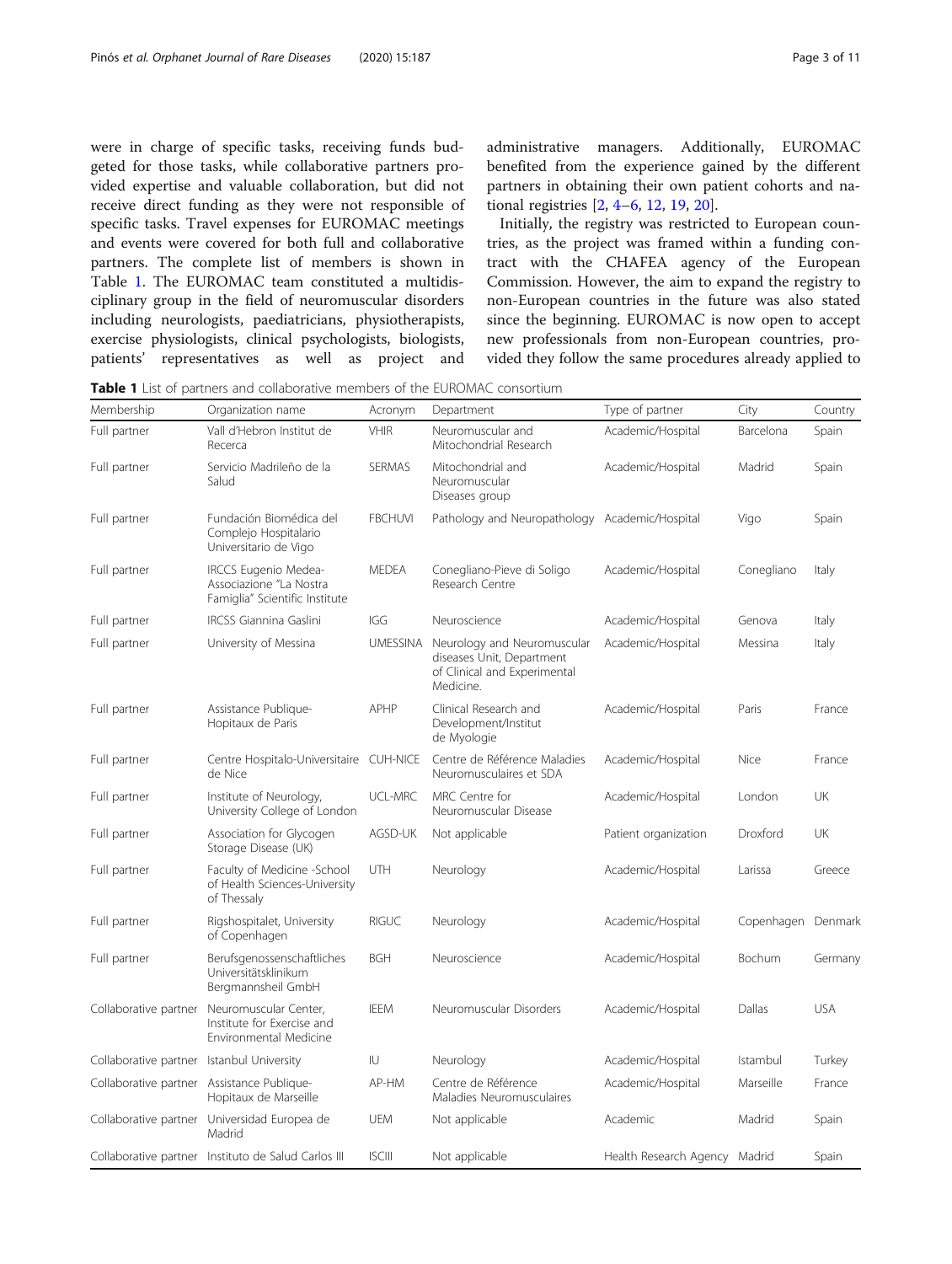<span id="page-3-0"></span>the existing centres (namely, translation of the patient information and consent form to the local language, and approval by the local Ethics committee of centre to which the new participant form an external country belongs).

All EUROMAC actions were supported and funded by the agencies quoted at the "Funding and Acknowledgements" section, at the end of this article. The implementation of the EUROMAC project was divided into eight work packages (WP) as detailed in Table 2. A Steering Committee (constituted by the eight WP leaders) was established to provide guidance on the development, implementation and management of the project. Additionally, the Steering Committee facilitated the design, content and structure of the registry utilizing the varied skill sets of individual members. All decisions were taken during 10 different meetings (five exclusively for the Steering Committee and the remainder with the participation of members of the whole consortium) that took place in Luxembourg, London, Brighton, Conegliano, Roma, Madrid, Villaviciosa de Odón and Barcelona, between May 2013 (kick-off meeting, Luxembourg) and July 2016 (final project meeting, Barcelona). Other work meetings to discuss and manage specific tasks related with the implementation of the registry took place as needed.

#### Structure of the registry

The data obtained from patients and included in the registry were divided in eight different items: 1) demographic data; 2) diagnostic data; 3) clinical data; 4) data on concomitant diseases; 5) genetic data; 6) self-reported functional data; 7) previous and/or ongoing treatments and 8) services provided. The full list of variables introduced in the registry is shown in Table [3.](#page-4-0)

Table 2 List of work packages and their corresponding leading centre in the EUROMAC consortium

|                 |                                      | Leading Centre |
|-----------------|--------------------------------------|----------------|
|                 | <b>Horizontal Work Packages</b>      |                |
| WP1             | Coordination                         | <b>VHIR</b>    |
| WP <sub>2</sub> | Dissemination                        | AGSD-UK        |
| WP3             | <b>Evaluation</b>                    | <b>MEDEA</b>   |
|                 | <b>Core Work Packages</b>            |                |
| WP4             | Methodology and registering activity | <b>SERMAS</b>  |
| WP <sub>5</sub> | Quality assessment and management    | UTH            |
| WP6             | Data analysis                        | <b>RIGUC</b>   |
| WP7             | Training and education               | UCI-MRC        |
| WP8             | Ethical and legal issues             | APHP           |

#### Data collection, storage, and access policy

The EMR complies with the confidentiality policies of the EU and with national directives and regulations on ethical aspects of patients' data processing.

The EUROMAC project has a public website [\(http://](http://www.euromacregistry.eu) [www.euromacregistry.eu](http://www.euromacregistry.eu), see below), aimed to promote the knowledge and dissemination of the project. The registry website (<https://www.registryeuromac.eu>) is hosted separate from the public website, as a secure network. Local databases are the entry points where data is collected, encrypted, pseudo-anonymized, and then transferred to a central registry, which currently stores all the data in a secure and inexpensive system. To reassure the safety of the instrument, a back-up registry is maintained in a participating country (Italy).

The applicative of the EMR has been designed, developed and periodically updated by the Italian GARR Consortium ([www.garr.it/b/eng/garr-en/about-us](http://www.garr.it/b/eng/garr-en/about-us)). It includes a public area, in which the informed consent form can be downloaded, and a section for professional registration, which provides a user account to clinicians that enables them to have access to the private area, accessed through a personal username and a password previously provided, where registered clinicians can enter, edit and modify data from their patients. As indicated above, patients' data are encrypted and pseudo-anonymized for research purposes, but linked to their patient sources through an encrypted algorithm. Following informed consent, data from each patient can be uploaded onto the encrypted web-based registry with a unique code in the database record. The link between the code of a patient and his/her identity can only be known by the physician who got the informed consent from the patient. This identity can be revealed by this physician only under specific conditions clearly indicated in the consent form. The coordinator of the registry has the means to de-anonymize the patients' codes too, but is only allowed to do it if the specific physician is missing or not able to be contacted.

Registered patients are able to log in with a personal password, review their own information and complete selected sections with their personal experiences. None of the recruited participants or participating doctors is allowed to see data from other parties.

As mentioned above, the EUROMAC project also has its own public webpage that provides news, updates and basic information on the disease and the EMR. It also includes a link to the applicative of the EMR destined to medical doctors and patients. This public webpage has been translated into nine languages (English, German, Spanish, French, Italian, Greek, Danish, Catalan and Turkish), but the registry platform is in English only.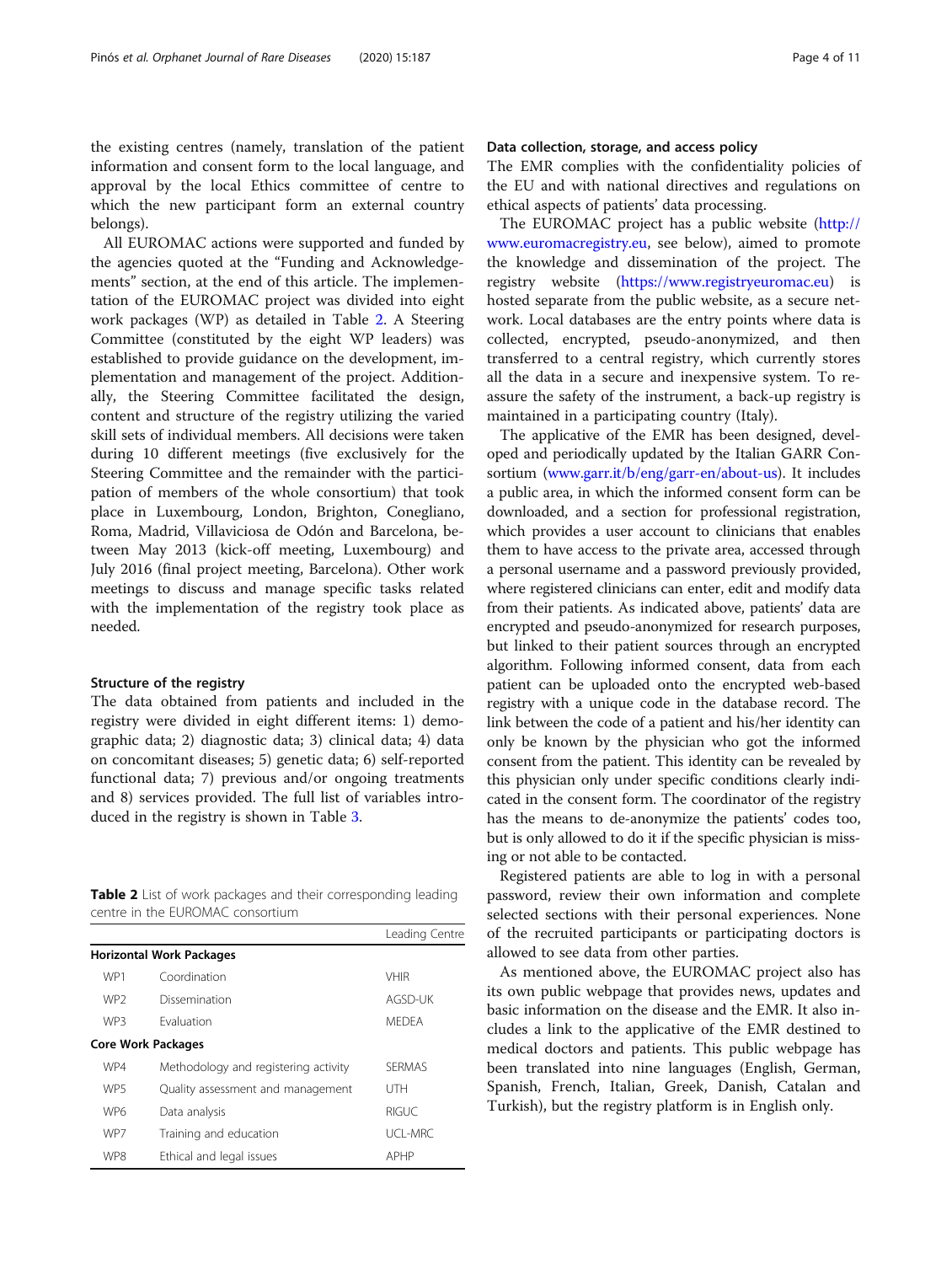## <span id="page-4-0"></span>Table 3 List of variables included in the EUROMAC registry applicative<sup>a</sup>

|                                                 | Type of field                | Optional/Required field | Field accessible by patients |
|-------------------------------------------------|------------------------------|-------------------------|------------------------------|
| Personal data <sup>b</sup>                      |                              |                         |                              |
| Firs name                                       | To fill                      | Required                | Yes                          |
| Last name                                       | To fill                      | Required                | Yes                          |
| Email address                                   | To fill                      | Optional                | Yes                          |
| Date of birth                                   | Date                         | Required                | Yes                          |
| Phone number                                    | To fill                      | Optional                | Yes                          |
| City of birth                                   | To fill                      | Required                | Yes                          |
| Country of birth                                | Dropdown menu                | Required                | Yes                          |
| City of residence                               | To fill                      | Optional                | Yes                          |
| Country of residence                            | Dropdown menu                | Optional                | Yes                          |
| Sex                                             | Male/Female choice           | Required                | Yes                          |
| Height (cm)                                     | To fill                      | Optional                | Yes                          |
| Weight (kg)                                     | To fill                      | Optional                | Yes                          |
| 1.Demographic data <sup>c</sup>                 |                              |                         |                              |
| Case code                                       | Automatically generated      | Required                | No                           |
| Age                                             | Generated from personal data | Required                | Yes                          |
| Country of birth                                | Generated from personal data | Required                | Yes                          |
| Sex                                             | Generated from personal data | Required                | Yes                          |
| Height                                          | Generated from personal data | Optional                | Yes                          |
| Weight                                          | Generated from personal data | Optional                | Yes                          |
| Body mass index                                 | Generated from personal data | Optional                | Yes                          |
| 2.Diagnosis                                     |                              |                         |                              |
| First diagnostic centre                         | Dropdown menu                | Required                | No                           |
| Diagnosing age                                  | To fill                      | Required                | No                           |
| Diagnosed disease                               | Dropdown menu                | Required                | No                           |
| Diagnosing through biopsy                       | Yes/No choice                | Required                | No                           |
| Diagnosing through genetic testing              | Yes/No choice                | Required                | No                           |
| Genetic mutations                               | Allele 1 Dropdown menu       | Required                | No                           |
|                                                 | Allele 2 Dropdown menu       | Required                | No                           |
| Reference sequence used                         | To fill                      | Optional                | No                           |
| 3.Clinical data                                 |                              |                         |                              |
| Second wind                                     | Yes/No/NA choice             | Required                | Yes                          |
| Myoglobinuria                                   | Yes/No/NA choice             | Required                | Yes                          |
| Systems with disease (affected organs)          | Dropdown menu                | Required                | No                           |
| Difficulties in maintaining physical activities | Yes/No choice                | Required                | No                           |
| Weakness                                        | Yes/No choice                | Required                | No                           |
| Muscle wasting                                  | Yes/No choice                | Required                | No                           |
| Disease severity                                | Dropdown menu                | Optional                | No                           |
| Lab data                                        |                              |                         |                              |
| Forearm test                                    | Performed/Not performed      | Required                | No                           |
| Basal serum CK levels                           | To fill                      | Optional                | No                           |
| Other tests (specify)                           | To fill                      | Optional                | No                           |
| <b>Exercise testing</b>                         |                              |                         |                              |
| $VO2$ peak                                      | To fill                      | Optional                | No                           |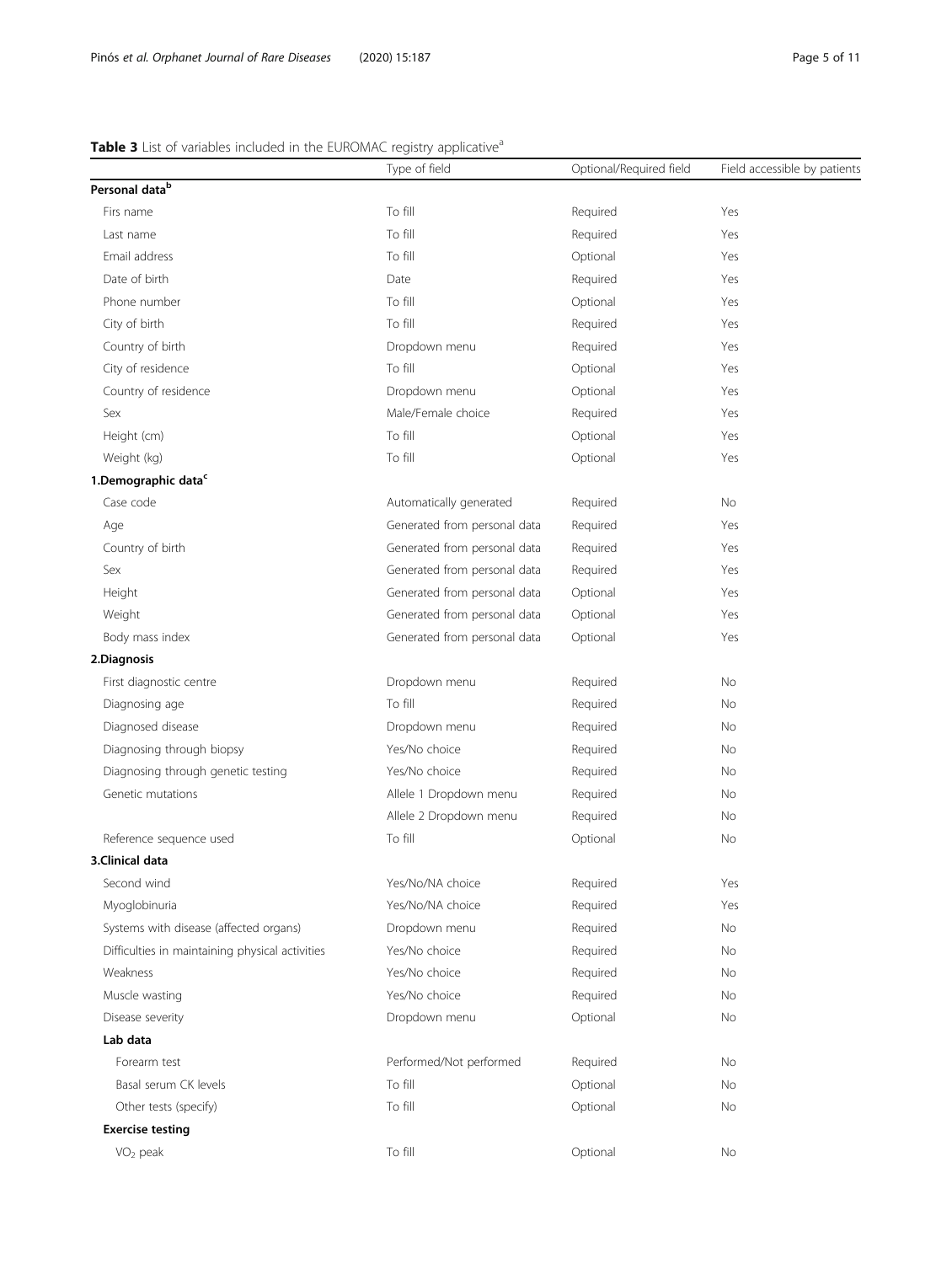#### Table 3 List of variables included in the EUROMAC registry applicative<sup>a</sup> (Continued)

|                                 | . .<br>Type of field        | Optional/Required field | Field accessible by patients |
|---------------------------------|-----------------------------|-------------------------|------------------------------|
| %HRmax predicted                | To fill                     | Optional                | No                           |
| VO2 peak power output           | To fill                     | Optional                | No                           |
| Lab demonstrated second wind    | To fill                     | Optional                | No                           |
| Other tests (specify)           | To fill                     | Optional                | No                           |
| 4. Concomitant diseases         |                             |                         |                              |
| <b>Diabetes</b>                 | Yes/No/NA choice            | Optional                | No                           |
| Coronary Artery Disease         | Yes/No/NA choice            | Optional                | No                           |
| Hypertension                    | Yes/No/NA choice            | Optional                | No                           |
| Cancer                          | Yes/No/NA choice            | Optional                | No                           |
| COPD                            | Yes/No/NA choice            | Optional                | No                           |
| Acute renal failure             | Yes/No/NA choice            | Optional                | No                           |
| Chronic renal failure           | Yes/No/NA choice            | Optional                | No                           |
| Hyperuricemia or Gout           | Yes/No/NA choice            | Optional                | No                           |
| Anemia or Hyperbilirubinemia    | Yes/No/NA choice            | Optional                | No                           |
| Other comorbidity               | To fill                     | Optional                | No                           |
| 5.Other genetic factors         |                             |                         |                              |
| ACE Genotype                    | I/I, I/D, D/D or N/D choice | Optional                | No                           |
| ACTN3 Genotype                  | R/R, R/X, X/X or N/D choice | Optional                | No                           |
| AMPD1 Genotype                  | Q/Q, Q/X, X/X or N/D choice | Optional                | No                           |
| PGC Genotype                    | G/G, G/S, S/S or N/D choice | Optional                | No                           |
| Other Genotype                  | To fill                     | Optional                | No                           |
| 6.Self-reported functional data |                             |                         |                              |
| Limitations                     | Yes/No/NA choice            | Optional                | Yes                          |
| WHO DAS 2.0                     | To fill (Score)             | Optional                | Yes                          |
| QOL SF 36                       | To fill (Score)             | Optional                | Yes                          |
| QOL Bouchard                    | To fill (Score)             | Optional                | Yes                          |
| <b>IPAQ</b>                     | To fill (Score)             | Optional                | Yes                          |
| FSS                             | To fill (Score)             | Optional                | Yes                          |
| Other (specify)                 | To fill                     | Optional                | Yes                          |
| 7. Previous/ongoing treatments  |                             |                         |                              |
| <b>Drugs</b>                    |                             |                         |                              |
| Pain Relief                     | Yes/No/NA choice            | Optional                | Yes                          |
| <b>ACE Inhibitors</b>           | Yes/No/NA choice            | Optional                | Yes                          |
| Diuretics                       | Yes/No/NA choice            | Optional                | Yes                          |
| Cardiovascular Drugs            | Yes/No/NA choice            | Optional                | Yes                          |
| Insulin or Antidiabetics        | Yes/No/NA choice            | Optional                | Yes                          |
| Muscle Relaxants                | Yes/No/NA choice            | Optional                | Yes                          |
| Psychoactive Drugs              | Yes/No/NA choice            | Optional                | Yes                          |
| Allopurinol:                    | Yes/No/NA choice            | Optional                | Yes                          |
| Other (specify)                 | To fill                     | Optional                | Yes                          |
| <b>Special diet</b>             |                             |                         |                              |
| Sucrose                         | Yes/No/NA choice            | Optional                | Yes                          |
| Carbohydrate rich               | Yes/No/NA choice            | Optional                | Yes                          |
| Protein rich                    | Yes/No/NA choice            | Optional                | Yes                          |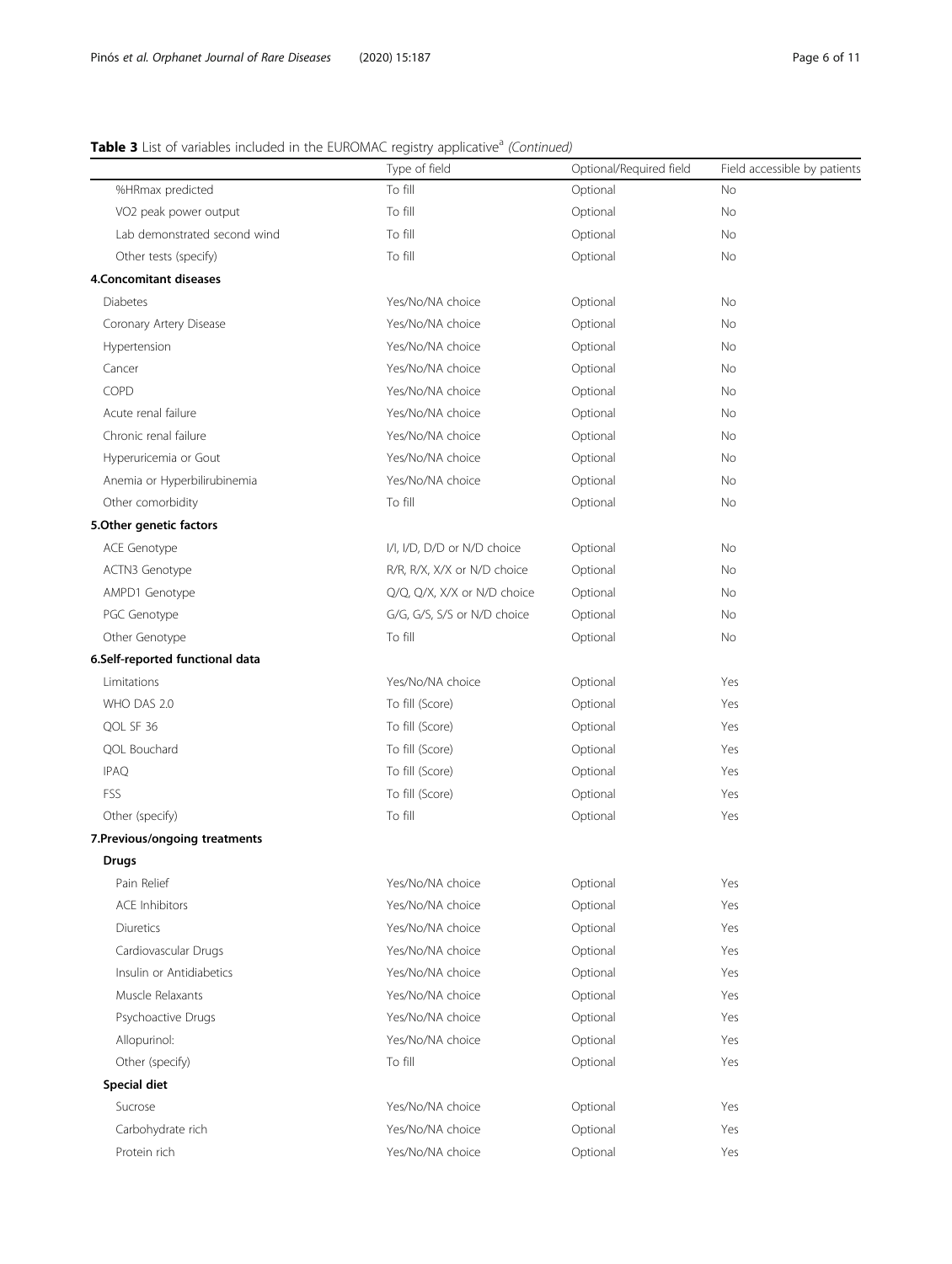#### **Table 3** List of variables included in the EUROMAC registry applicative<sup>a</sup> (Continued)

|                                               | Type of field    | Optional/Required field | Field accessible by patients |
|-----------------------------------------------|------------------|-------------------------|------------------------------|
| Lipid rich                                    | Yes/No/NA choice | Optional                | Yes                          |
| Other (specify)                               | To fill          | Optional                | Yes                          |
| <b>Supplements</b>                            |                  |                         |                              |
| <b>B6</b>                                     | Yes/No/NA choice | Optional                | Yes                          |
| Creatine                                      | Yes/No/NA choice | Optional                | Yes                          |
| CoQ or Idebenone                              | Yes/No/NA choice | Optional                | Yes                          |
| Other vitamins                                | Yes/No/NA choice | Optional                | Yes                          |
| <b>BCAA</b>                                   | Yes/No/NA choice | Optional                | Yes                          |
| Carnitine                                     | Yes/No/NA choice | Optional                | Yes                          |
| Other (specify)                               | Yes/No/NA choice | Optional                | Yes                          |
| Rehabilitation program                        | Yes/No/NA choice | Optional                | Yes                          |
| Other treatments (specify)                    | To fill          | Optional                | Yes                          |
| 8.Services provided                           |                  |                         |                              |
| Currently working                             | Yes/No/NA choice | Optional                | Yes                          |
| Benefited from specific healthcare            | Yes/No/NA choice | Optional                | Yes                          |
| Changed job because disease                   | Yes/No/NA choice | Optional                | Yes                          |
| Employer modified environment because disease | Yes/No/NA choice | Optional                | Yes                          |

Abbreviations: ACE Angiotensin-converting enzyme, ACTN3 Alpha-actinin-3, AMPD1 Adenosine monophosphate deaminase 1, BCAA Branched chain amino acids, CK Creatine kinase, CoQ Coenzyme Q, COPD Chronic obstructive pulmonary disease, FSS Fatigue severity scale, HR Heart rate, IPAQ International physical activity questionnaire, PGC Progastricsin, QOL SF36 The 36-Item Short Form Health Survey questionnaire, VO2 peak Peak oxygen uptake, WHO DAS 2.0 World Health Organization Disability Assessment Schedule 2.0

<sup>a</sup> For most variables with "Yes/No (NA) choice", if answer is "Yes", new field(s) with additional related questions open (e.g., if "Myoglobinuria = yes", then an additional field: "Frequency" opens; if "Muscle weakness = yes", then new fields open asking for affected muscles and severity; if the answer for a specific

treatment is "Yes", new fields open asking for frequency of use and whether it was beneficial or not)<br><sup>b</sup> All data introduced in "Personal Data" section is encrypted and not available for anybody, except for the physician

#### Expected outcomes

Generation of a database aimed at improving access of patients to specialized care, improving knowledge of the natural history of these disorders and generation of treatment guidelines. The database will facilitate the involvement of the biopharmaceutical industry and governments. Additional outcomes include the dissemination of the EUROMAC website at neurology and neuromuscular meetings, the publication on the EUROMAC website contact details of all European diagnostic labs, together with specialist clinics, and the implementation of training courses and patient support groups meetings.

#### **Ethics**

One of the core WP was dedicated to the ethical and legal issues of the project. Among other elements, this WP included the establishment of an Ethics Committee, nominated at the kick-off meeting, and the generation of an Ethics Report before the Registry was active. The generation of the Ethics Report constituted a mandatory milestone during the development of the project. This document establishes all internal rules and procedures designed to ensure that the project and the Registry meet the mandatory regulations of the EU and all countries to which EUROMAC partners belong. Among the elements contained in the Ethics Report, the following items can be mentioned:

- 1) Review of the existing legislations in all the countries involved in the registry.
- 2) Description of the process flow and criteria to determine it.
- 3) List of the reference EUROMAC investigators for every country (country managers).
- 4) Patient information and consent form, explaining the registry, data collection, and option to opt-out at any time.

One of the main ethical issues to be considered in patient registries is that data protection is an obvious prerequisite, including transparency of the procedures of data collection and data analyses. Therefore, this was a core part of the Ethics Report, as well as one of the main subjects to be addressed in the WP dedicated to the ethical and legal issues.

The project was approved by the Institutional Review Board of the Coordinating Center (Vall d'Hebron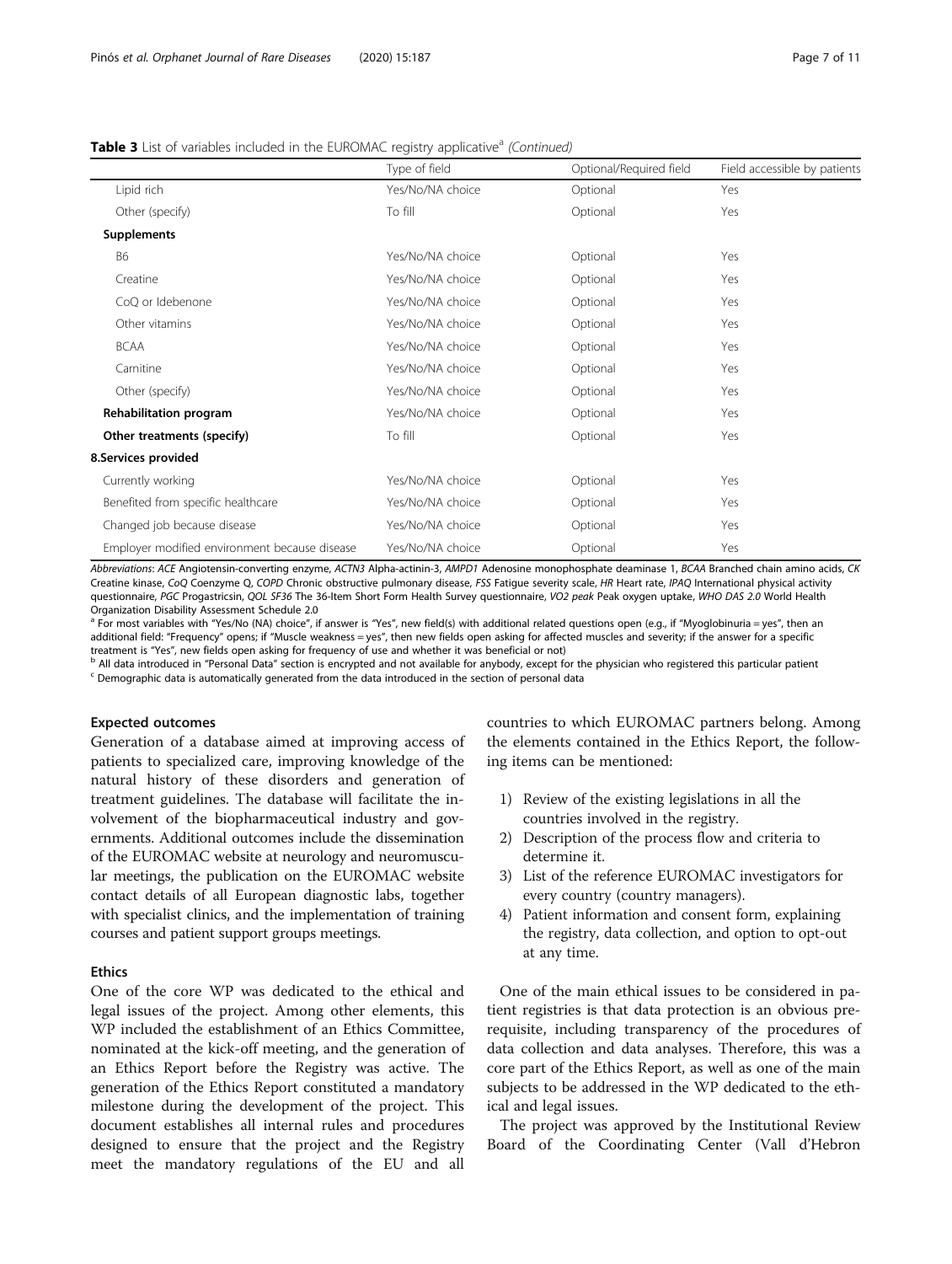Research Institute, Barcelona), and by review boards of each institution recruiting participants.

#### Results

The main outcome of the registry is the scientific information derived from the patient database analysis, and for this we refer to the companion article in this issue to evaluate how the registry can be useful to expand our knowledge about the disorders [[21\]](#page-10-0). However, the generation of the first European registry dedicated to rare muscle glycogenoses can be considered a result in itself. The following summary of achievements may be useful to suggest procedures and tips to be considered when dealing with other similar registries:

- 1. A dynamic clinical and research network focused on muscle glycogenoses has been established at the European level, allowing better communication and sharing of available information for designing and developing large-scale clinical trials.
- 2. EUROMAC has significantly contributed to the effective dissemination and raising the awareness of the diseases not only in those countries with EUROMAC partners, but also in countries not initially represented (e.g., Netherlands or Poland). The EUROMAC project website ([http://www.](http://www.euromacregistry.eu) [euromacregistry.eu\)](http://www.euromacregistry.eu) accumulates 9200 visits (December 2019), which is a good indicator of the awareness of the project. In the process of the project development, the

Dissemination Plan promoted the organization of events, publications and dissemination material (leaflets, brochures, books) in different languages generated and distributed in the frame of EUROMAC.

Specifically, some of the activities conducted in the frame of the Dissemination Plan were: (i) creation of a EUROMAC project video [\(https://www.](https://www.youtube.com/watch?v=NXvmRGLcIy8&list=PLECPX8EZXgfMflBqX4hWLYc4n_4bieuwV) [youtube.com/watch?v=NXvmRGLcIy8&list=](https://www.youtube.com/watch?v=NXvmRGLcIy8&list=PLECPX8EZXgfMflBqX4hWLYc4n_4bieuwV) [PLECPX8EZXgfMflBqX4hWLYc4n\\_4bieuwV\)](https://www.youtube.com/watch?v=NXvmRGLcIy8&list=PLECPX8EZXgfMflBqX4hWLYc4n_4bieuwV), as well as a video about McArdle patients' experiences [\(https://www.youtube.com/watch?v=F4](https://www.youtube.com/watch?v=F49Vy8LTkjg&t=11s) [9Vy8LTkjg&t=11s\)](https://www.youtube.com/watch?v=F49Vy8LTkjg&t=11s), both subtitled in several languages (1919 and 1433 visits in all languages respectively, November 2019); (ii) translation of several information booklets on McArdle Disease in several languages; (iii) events and formative meetings (McArdle exercise testing workshop (July 2014, Madrid, Spain) [[22](#page-10-0)], 211th European Neuromuscular Centre International Workshop (April 2015, Naarden, Netherlands) [\[23\]](#page-10-0),

EUROMAC symposium (April 2016, London, UK), McArdle study day (February 2016, Belgrade,

Serbia) and EUROMAC teaching course (May 2016, Warsaw, Poland).

- 3. The registry has been implemented and registering activity started in September 2015. At present (November 2019), 313 patients have been registered, which accomplishes the proposed objective for this project to register 250 patients. These 313 patients represent approximately 10% of the total number of patients in the participating countries, based on prevalence estimates, which constitutes an excellent percentage of entries 4 years after the implementation of the operative registry.
- 4. EUROMAC has contributed so far to the implementation of at least two clinical trials (ClinicalTrials.gov: NCT03112889 and NCT02432768) [[24](#page-10-0)].
- 5. Many patients were very happy to hear that the diagnosis made, in most cases, years ago, obtained new research interest, and they were satisfied to be able to contribute to the body of knowledge on their rare disease, and the registry encouraged them to contact and participate in patients organizations.

#### **Discussion**

EMR is an entirely public and secure database designed to contain the medical data from patients with McArdle Disease and related conditions. The EURO-MAC network collaboration was initiated in 2012 with the main objective of improving diagnosis and care for people living with these rare disorders, to reduce serious complications and social care costs and to provide a research platform for future clinical trials by raising awareness and increase knowledge with respect to the natural history of these disorders. In patients with these disorders, delayed diagnosis and incorrect medical advice leads to debilitating symptoms and increased risk of life-threatening crises necessitating admission to critical care, all of which can be prevented by correct medical care. The EURO-MAC was a complex undertaking that involved multidisciplinary teams of 18 partners from nine countries. Owing to the low number of patients with rare muscle glycogenolytic disorders at national level, the EUROMAC registry was created at European level establishing collaborative efforts to ensure data collection and its maintenance.

To date, the project fulfilled the expectations for an accessible and readily visible e-platform where the scientific community can count and properly describe most patients with rare muscle glycogenoses. Registration of the patients proceeded steadily once the registry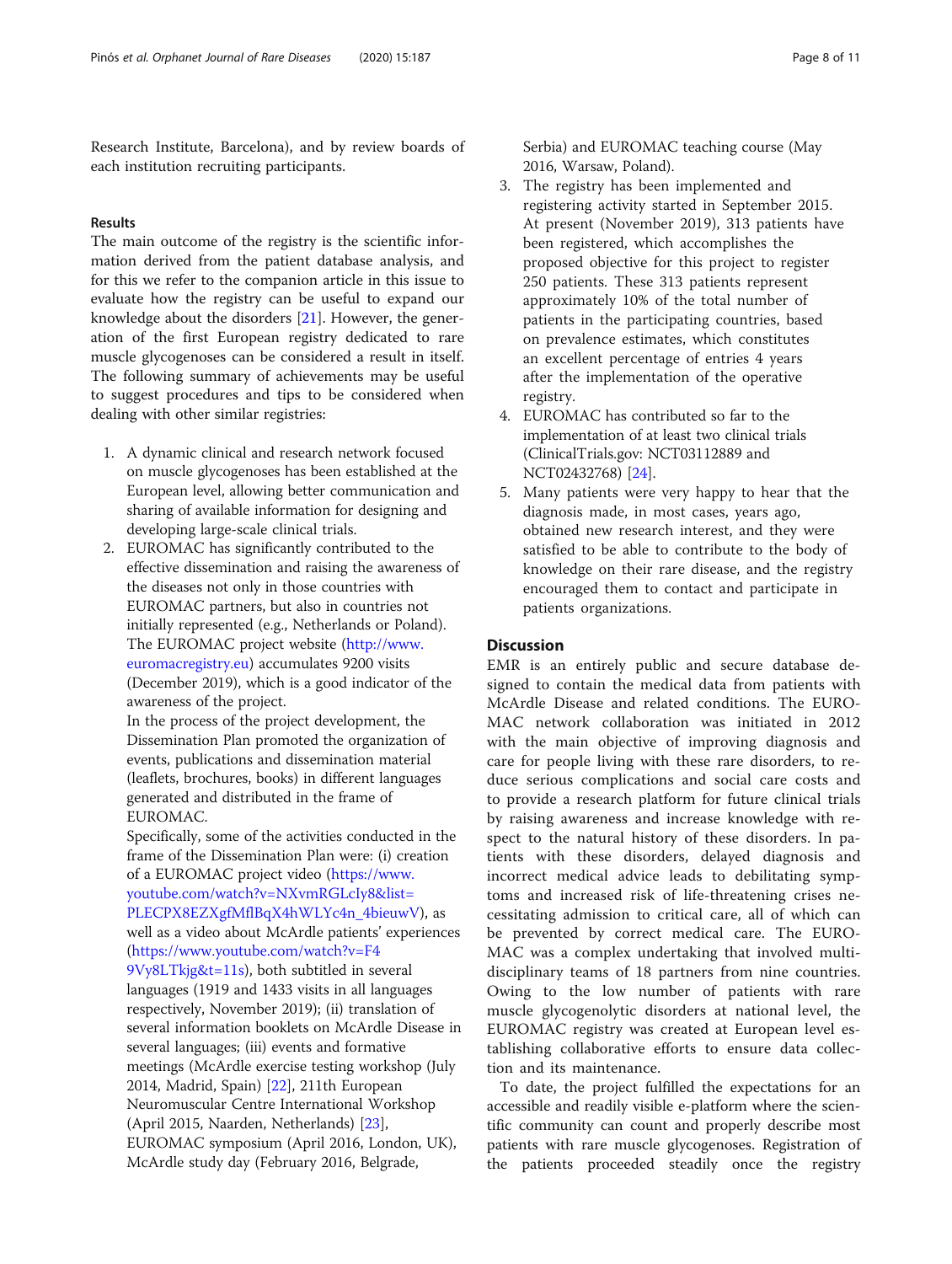functions were in place, reaching the number of 313 by November 2019. The choice of enriching the registry with a wealth of clinical and functional information makes the registry, in its present form, a good starting point for a dynamic specialized e-health record, but is also the main reason for its underperformance in number of registered patients. Although the initial expectations for registering rate were higher than those actually achieved (the initial target was having 500 registered patients at the end of the CHAFEA-funded period), this number had to be lowered to a more realistic value (250 patients) in one of the interim amendments of the project. Indeed, when the consortium started registering patients, it was soon detected that efficiency in loading the patients' data was below initial expectations because of the need to obtain a signed consent form from each subject, which was the main rate-limiting factor. Moreover, the richness of the clinical information required, which demanded for direct patient re-examination for most of the requested measures, also added to the delay in registration, which is still on going. This element is confirmed by the unequal speed and number of data entry by the various partners: those who have routine scheduled visits of the patients could easily retrieve the needed data, those performing diagnostic workout but no clinical follow-up could not keep up. Taken together, we assumed that lowering the initial registering activity rate expectations was fully justified if that allowed that the quality of the data (and so the usefulness of the registry) is more robustly ensured.

In addition to the scientific observations and conclusions derived from data analysis, presented in the companion paper [[21\]](#page-10-0), when we look to what we learned from the registering activity from a methodological and procedural point of view, we can raise the following conclusions:

- Countries providing centralized care focused on muscle glycogenoses, such as the UK, have shown better rates of registering activity than those countries where management and expertise of these disorders is fragmented across multiple centres. Although this does not make any judgment about whether centralization is a better strategy, it does open the question to find strategies to engage other professionals to participate in EUROMAC, serving as a pan-European reference organization to coordinate and manage these activities.
- The rate-limiting step for the registering activity is obtaining signed informed consent from patients.
- The active role of patients' organizations is of the utmost importance to maximize the chances to recruit patients for the registry. Countries with more active patients' organizations minimized the
- Most patients are diagnosed based on a molecular genetic confirmatory test, clearly reflecting the shift in diagnostics toward a molecular genetic approach.
- The quality of recorded data is generally good, but certain variables are not reported in most of the patients frequently enough. This drawback will be overcome in the future by the re-entry of those patients' information in a retrospective manner.
- The data set offers a unique platform for the EUROMAC consortium and collaborators to work on in the future. The registry is a valuable asset not only for the members of the current EUROMAC consortium, but also for new collaborators that are already contributing and other colleagues who are in the process of arranging their capability to participate.

Additionally, the expected long-term impacts of the EUROMAC project at an international level are: a) improved access of patients to specialised care; b) facilitated involvement of national governments and regulatory agencies; c) improved knowledge of the natural history of McArdle Disease and other rare muscle glycogenoses; d) reduced average delay in diagnosis; e) reduced risk of incorrect advice leading to debilitating symptoms and increased risk of life-threatening crises; and f) extended use of the registry to all other European countries. All these long-term expected impacts will need further analyses after extended time of registering patients.

The project has also contributed to the establishment of a communicative channel with the biopharmaceutical industry, because the registry will improve the understanding of the natural history of these diseases, and the available data enables designing better clinical trials and evaluating potential relevant clinical endpoints.

A positive aspect of the project is the dissemination and the raised awareness about this neglected group of rare diseases. The power of a dedicated multilingual web site and the possibility for patients to directly contribute was hailed by most patients as a very positive novelty. The distribution of multilingual information material on McArdle Disease is a concrete achievement that will continue beyond the project life. Over 90% of the patients contacted for first data collections were happy to be contacted again for follow-up. Participation by consortium partners to all meetings forged a strong sense of belonging among the partners, which functioned as accretion nucleus, leading other European partners to join the consortium (Netherland and Poland). Actually, incorporation of new active EUROMAC partners has been encouraged and welcome by the initial EUROMAC consortium, among those participants that have joint as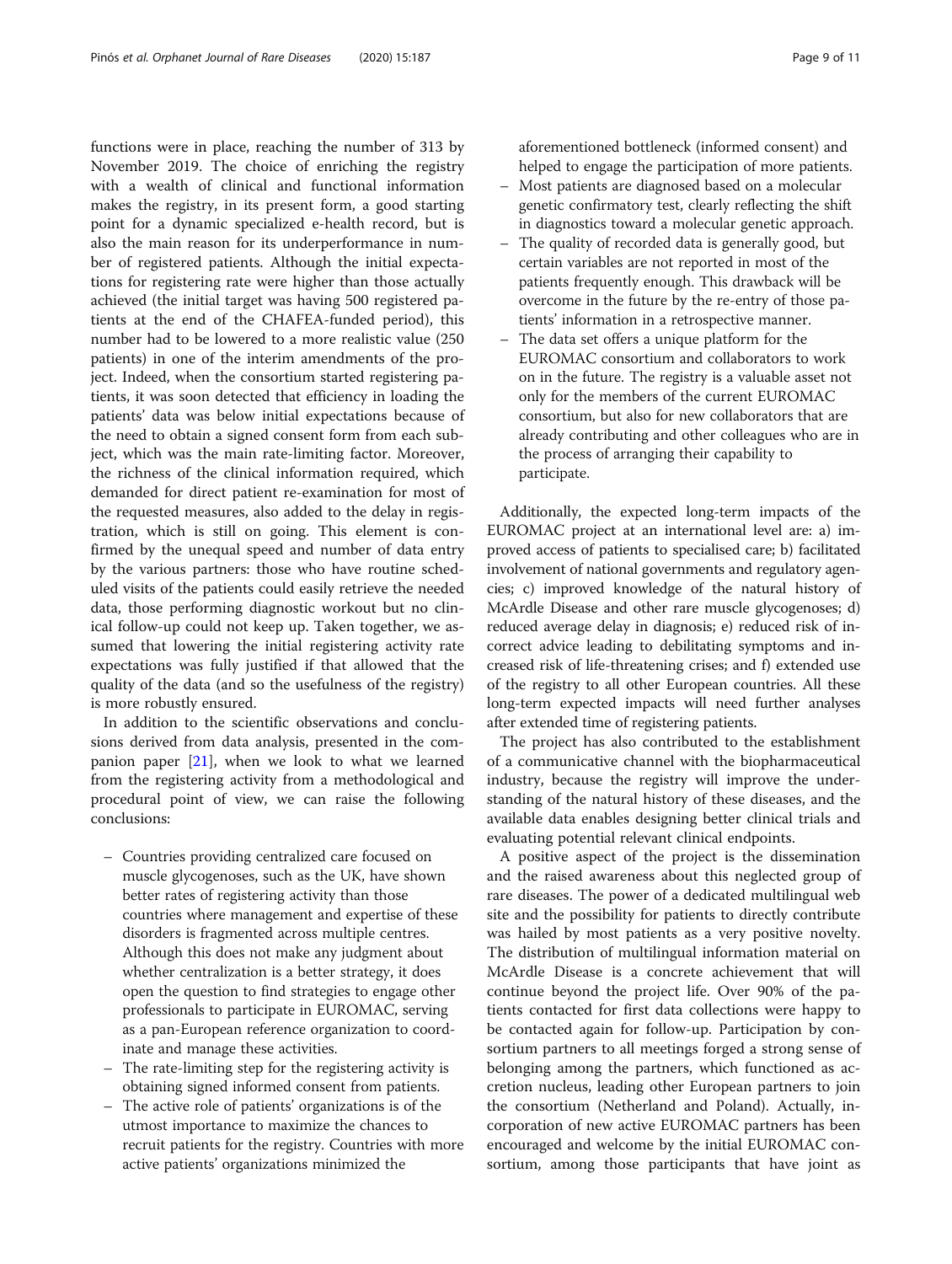<span id="page-9-0"></span>registering professionals following the mechanism described in the Methods and Results section above [\(Data](#page-3-0) [collection, storage, and access policy\)](#page-3-0), when they show interest to become active participating partners. The training sessions held in London and Madrid, as well as the workshop held in Naarden [[23\]](#page-10-0), achieved the double goal of standardizing assessment procedures and increase knowledge on specific functional and clinical aspects of the diseases. They were attended by a large number of professionals and were rated by participants as very useful and qualitatively excellent. In addition, special efforts dedicated to disseminate our project in Eastern countries, with meetings held in Warsaw and Belgrade, have contributed to increase knowledge and awareness about these disorders in Eastern Europe. We expect that these dissemination strategies will contribute to improve diagnosis of these diseases in this region, where underdiagnose of these diseases seems to be of special concern.

#### Conclusions

In conclusion, EMR represents a major step forward in the knowledge of muscle glycogenoses with relevant clinical outcomes at the diagnostic, epidemiologic, clinical and research levels.

#### Abbreviations

AGSD-UK: Association for Glycogen Storage Disease (UK); CK: Creatine kinase; EMR: EUROMAC registry; WP: Work package

#### Acknowledgements

EUROMAC was supported by several patients' associations and large networks of patient registries, such as the Association for Glycogen Storage Disease [\(https://agsd.org.uk/\)](https://agsd.org.uk/) and the EPIRARE Group on Rare Disease Registries ([https://www.eurordis.org/content/epirare\)](https://www.eurordis.org/content/epirare). The European Neuromuscular Centre ([https://www.enmc.org/\)](https://www.enmc.org/) also supported the project by contributing to the organization and funding of a dedicated workshop. EUROMAC Consortium: Antoni L. Andreu, Ramon Martí, Tomàs Pinós, Noemi Baruch, Francisco J. Ortega, Miguel A. Martín, Carmen Navarro, Beatriz San-Millán, Irene Vieitez, Andrea Martinuzzi, Marinela Vavla, Claudio Bruno, Antonio Toscano, Olimpia Musumeci, Pascal Laforêt, Sabrina Sacconi, Ros Quinlivan, Renata Scalco, Andrew Wakelin, Georgios Hadjgeorgiou, Elias Zintzaras, John Vissing, Matthias Vorgerd, Enrico Zülow, Ronald Haller, Piraye Oflazer, Hacer Durmus, Jean Pouget, Alejandro Lucía, Alfredo Santalla.

#### Authors' contributions

All authors belong to the EUROMAC consortium and contributed to the implementation of the EUROMAC project and registry. All authors reviewed the manuscript for intellectual content. Additional contributions for individual authors are: ALA: coordination of the EUROMAC proposal and creation of the consortium. RM and TP: coordination of the EUROMAC project and drafting the manuscript. The author(s) read and approved the final manuscript.

#### Funding

EUROMAC was initially funded (from March 2013 to September 2016) by the European Commission's Consumers, Health, Agriculture and Food Executive Agency (CHAFEA, grant 2012-12-14 to the EUROMAC consortium). Since January 2017 the registry has been funded by the Spanish Instituto de Salud Carlos III, co-funded with European Regional Development Funds, ERDF (grants PI16/01492, PI19/01313 and CIBERER-ACCI 2016–03, to TP).

#### Availability of data and materials

Not applicable.

#### Ethics approval and consent to participate

The project was approved by the Institutional Review Board of the Coordinating Center (Vall d'Hebron Research Institute, Barcelona), and by review boards of each institution recruiting participants.

#### Consent for publication

Not applicable.

#### Competing interests

The authors declare that they have no competing interests.

#### Author details

<sup>1</sup> Biomedical Network Research Centre on Rare Diseases (CIBERER), Instituto de Salud Carlos III, and Research Group on Neuromuscular and Mitochondrial Diseases, Vall d'Hebron Research Institute, Universitat Autònoma de Barcelona, Pg. Vall d'Hebron 119, 08035 Barcelona, Catalonia, Spain. <sup>2</sup>Center of Translational and Experimental Myology, IRCCS Istituto Giannina Gaslini, Genoa, Italy. <sup>3</sup>Department of Neurology, Laboratory of Neurogenetics University of Thessaly, Volos, Greece. <sup>4</sup>Neuromuscular Center, Institute for Exercise and Environmental Medicine of Texas Health Presbyterian Hospital, Dallas, TX, USA. <sup>5</sup>Nord/Est/Ile de France Neuromuscular Reference Center, Neurology Department, Raymond-Poincaré Teaching Hospital, AP-HP, Garches, France. <sup>6</sup>INSERM U1179, END-ICAP, Paris Saclay University, Paris, France.<sup>7</sup> Faculty of Sport Sciences, Universidad Europea de Madrid, Madrid, Spain. <sup>8</sup> Biomedical Network Research Centre on Rare Diseases (CIBERER) Instituto de Salud Carlos III, and 12 de Octubre University Hospital Research Institute, ('imas12'), Madrid, Spain. <sup>9</sup>Department of Conegliano-Pieve di Soligo, IRCCS Eugenio Medea-Associazione "La Nostra Famiglia" Scientific Institute, Bosisio Parini, Italy. <sup>10</sup>Institute of Biomedical Research of Vigo, Vigo, Spain. <sup>11</sup>Department of Neurology, Neuromuscular Unit, Istanbul University, Istanbul, Turkey. 12Centre de Référence Maladies Neuromusculaires, Assistance Publique-Hopitaux de Marseille, Marseille, France. 13MRC Centre for Neuromuscular Diseases, UCL Institute of Neurology, National Hospital, London, UK. <sup>14</sup>University of Nice, Nice, France. <sup>15</sup>Neurology and Neuromuscular Diseases Unit, Department of Clinical and Experimental Medicine, University of Messina, Messina, Italy. <sup>16</sup>Rigshospitalet, University of Copenhagen, Copenhagen, Denmark. 17Heimer Institute for Muscle Research, University Hospital Bergmannsheil Bochum, Bochum, Germany. 18Association for Glycogen storage Disease, Bristol, UK.

# Received: 21 April 2020 Accepted: 29 June 2020

#### References

- 1. McArdle B. Myopathy due to a defect in muscle glycogen breakdown. Clin Sci. 1951;10(1):13–35.
- 2. Santalla A, Nogales-Gadea G, Encinar AB, Vieitez I, Gonzalez-Quintana A, Serrano-Lorenzo P, et al. Genotypic and phenotypic features of all Spanish patients with McArdle disease: a 2016 update. BMC Genomics. 2017; 18(Suppl 8):819.
- 3. Lucia A, Nogales-Gadea G, Perez M, Martin MA, Andreu AL, Arenas J. McArdle disease: what do neurologists need to know? Nat Clin Pract Neurol. 2008;4(10):568–77.
- 4. Quinlivan R, Buckley J, James M, Twist A, Ball S, Duno M, et al. McArdle disease: a clinical review. J Neurol Neurosurg Psychiatry. 2010;81(11):1182-8.
- 5. Lucia A, Ruiz JR, Santalla A, Nogales-Gadea G, Rubio JC, Garcia-Consuegra I, et al. Genotypic and phenotypic features of McArdle disease: insights from the Spanish national registry. J Neurol Neurosurg Psychiatry. 2012;83(3):322– 8.
- 6. Bruno C, Cassandrini D, Martinuzzi A, Toscano A, Moggio M, Morandi L, et al. McArdle disease: the mutation spectrum of PYGM in a large Italian cohort. Hum Mutat. 2006;27(7):718.
- 7. Martin MA, Rubio JC, Buchbinder J, Fernandez-Hojas R, del Hoyo P, Teijeira S, et al. Molecular heterogeneity of myophosphorylase deficiency (McArdle's disease): a genotype-phenotype correlation study. Ann Neurol. 2001;50(5): 574–81.